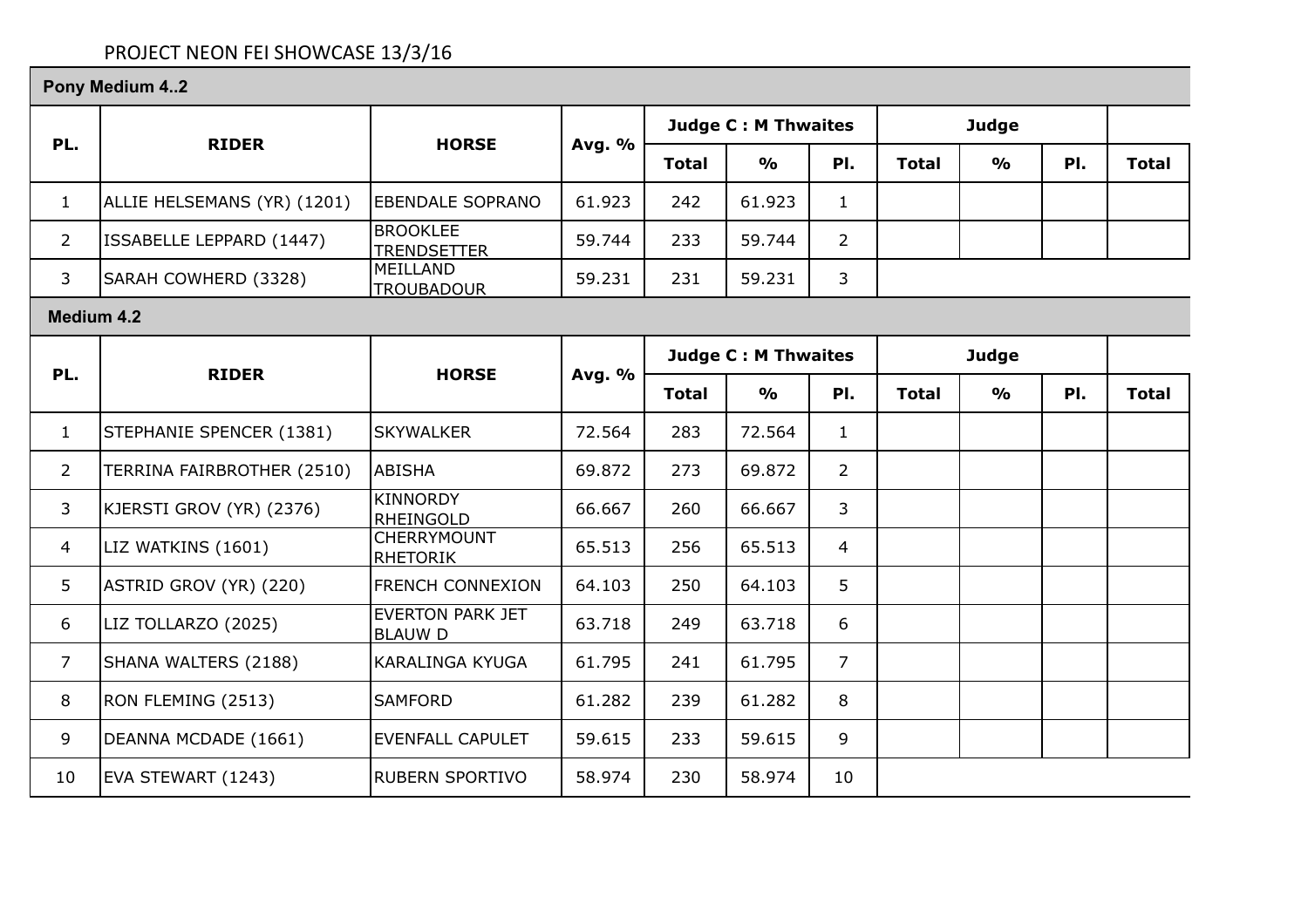#### **Advanced 5.2**

|                | <b>RIDER</b>               | <b>HORSE</b>                          | Avg. % |              | <b>Judge C: Hazel Hikins</b> |                | <b>Judge B: PA Huntington</b> |               |                |              |
|----------------|----------------------------|---------------------------------------|--------|--------------|------------------------------|----------------|-------------------------------|---------------|----------------|--------------|
| PL.            |                            |                                       |        | <b>Total</b> | $\frac{0}{0}$                | PI.            | <b>Total</b>                  | $\frac{0}{0}$ | PI.            | <b>Total</b> |
| $\mathbf{1}$   | LIZ TOLLARZO (2025)        | <b>EVERTON PARK JET</b><br> BLAUW D   | 65.286 | 220          | 62.714                       | $\overline{2}$ | 238                           | 67.857        | 1              |              |
| $\overline{2}$ | TERRINA FAIRBROTHER (2510) | ABISHA                                | 64.5   | 222          | 63.286                       |                | 230                           | 65.714        | $\overline{2}$ |              |
| 3              | MELANIE NIXON (1917)       | MATAVIA FISHER KING                   | 63.5   | 217          | 61.857                       | $\overline{4}$ | 228                           | 65.143        | 3              |              |
| 4              | KJERSTI GROV (YR) (2376)   | KINNORDY<br><b>RHEINGOLD</b>          | 62.857 | 219          | 62.429                       | 3              | 222                           | 63.286        | 4              |              |
| 5              | LIZ WATKINS (1601)         | <b>CHERRYMOUNT</b><br><b>RHETORIK</b> | 60.929 | 207          | 59                           | 8              | 220                           | 62.857        | 5 <sup>5</sup> |              |
| 6              | JAMIE BAWDEN (2231)        | <b>TOLLEN PARK DIVA</b>               | 60.643 | 210          | 60                           | 5              | 215                           | 61.286        | 6              |              |
| $\overline{7}$ | ASTRID GROV (YR) (220)     | FRENCH CONNEXION                      | 60.071 | 210          | 59.857                       | 6              | 211                           | 60.286        | $\overline{7}$ |              |
| 8              | SHANA WALTERS (2188)       | KARALINGA KYUGA                       | 59.714 | 207          | 59.143                       | $\overline{7}$ | 211                           | 60.286        | 7              |              |

#### **Prix St Georges**

| PL.            |                          | <b>HORSE</b>                   |        | <b>Judge C: PA Huntington</b> |               |                | Judge B : Lisa Baker | Judge <b>F</b> |                |              |
|----------------|--------------------------|--------------------------------|--------|-------------------------------|---------------|----------------|----------------------|----------------|----------------|--------------|
|                | <b>RIDER</b>             |                                | Avg. % | <b>Total</b>                  | $\frac{1}{2}$ | PI.            | <b>Total</b>         | $\frac{1}{2}$  | PI.            | <b>Total</b> |
|                | STEPHANIE SPENCER (3175) | <b>REDSKIN R</b>               | 67.895 | 244                           | 64.079        |                | 265                  | 69.605         |                | 266          |
|                | SALLY ROSE MAYALL (1560) | HOLLINGROVE<br><b>SUNBURST</b> | 63.772 | 233                           | 61.316        |                | 246                  | 64.737         | $\overline{2}$ | 248          |
| 3              | MELANIE NIXON (1917)     | MATAVIA FISHER KING            | 61.053 | 232                           | 60.921        | 3              | 229                  | 60.263         | 3              | 236          |
| 4              | MARJORIE RADFORD (2098)  | <b>SONIQUE</b>                 | 58.114 | 215                           | 56.579        | $\overline{4}$ | 221                  | 58.158         | 4              | 227          |
|                | SUZANNE SIMONS (2064)    | AURUM WELTSCHALE               |        |                               |               |                |                      |                |                |              |
| Intermediate I |                          |                                |        |                               |               |                |                      |                |                |              |

| DI. |              |              |      | %            |               | Judge C : PA Huntington |              |               | Judge B : Lisa Baker |       | Judge l |
|-----|--------------|--------------|------|--------------|---------------|-------------------------|--------------|---------------|----------------------|-------|---------|
|     | <b>RIDER</b> | <b>HORSE</b> | Avg. | <b>Total</b> | $\frac{1}{2}$ | PI.                     | <b>Total</b> | $\frac{1}{2}$ | PI.                  | Total |         |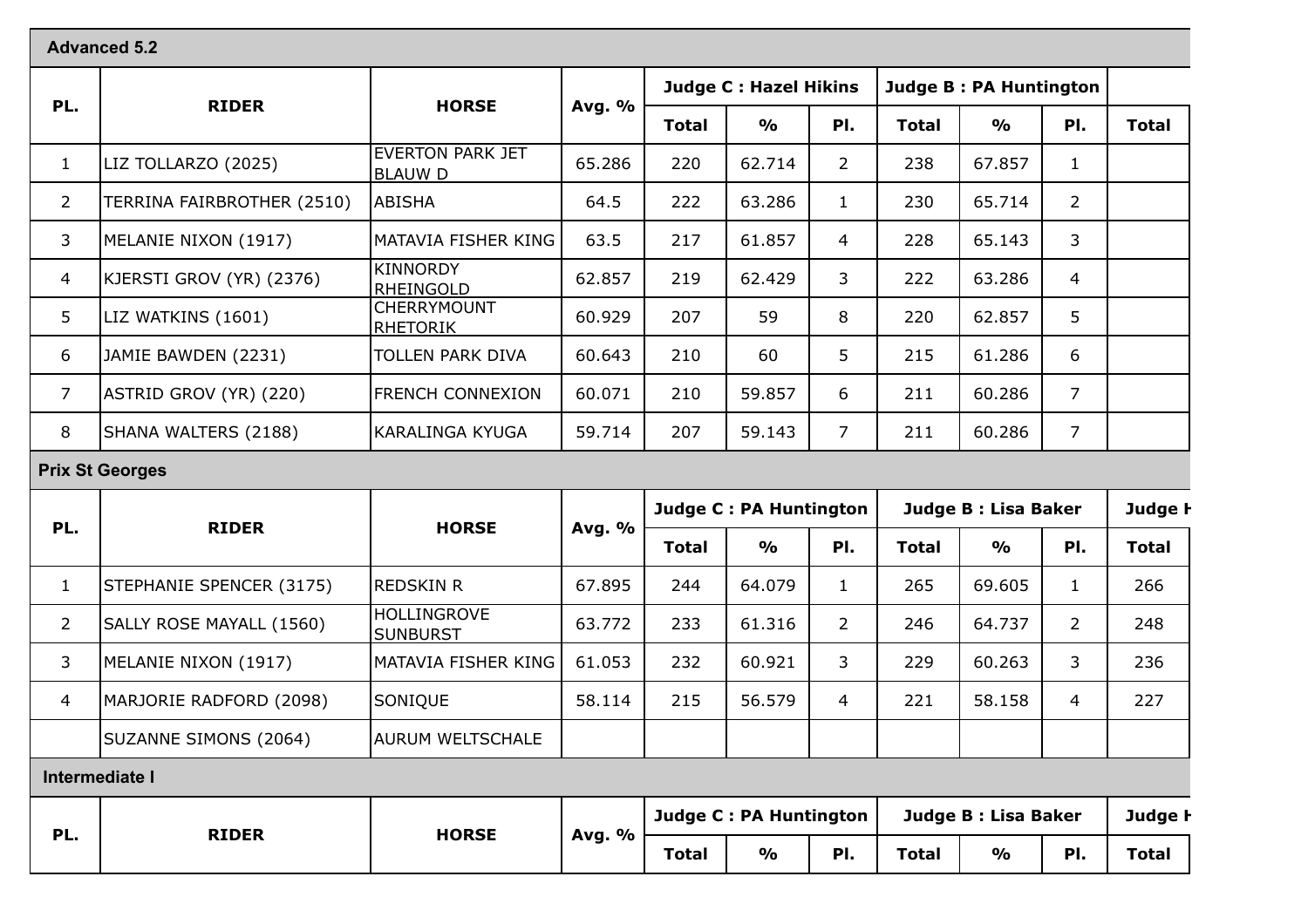| $\mathbf{1}$      | BEATRIX STEWART (789)                      | <b>BARRABADEEN CLASS</b><br><b>ACT</b> | 63.026 | 239          | 62.895                       | $\mathbf{1}$                  | 246          | 64.605                       | $\mathbf{1}$         | 234            |                |
|-------------------|--------------------------------------------|----------------------------------------|--------|--------------|------------------------------|-------------------------------|--------------|------------------------------|----------------------|----------------|----------------|
| $\overline{2}$    | NADINE HERBERT (1859)                      | <b>FLEURETTE</b>                       | 60.263 | 225          | 59.079                       | $\overline{2}$                | 235          | 61.842                       | $\overline{2}$       | 228            |                |
|                   | <b>Intermediate A</b>                      |                                        |        |              |                              |                               |              |                              |                      |                |                |
|                   |                                            |                                        |        |              | Judge C : PA Huntington      |                               |              | Judge B: Lisa Baker          |                      | Judge <b>H</b> |                |
| PL.               | <b>RIDER</b>                               | <b>HORSE</b>                           | Avg. % | <b>Total</b> | $\frac{1}{2}$                | PI.                           | <b>Total</b> | $\frac{1}{2}$                | PI.                  | <b>Total</b>   |                |
| $\mathbf{1}$      | ALISON DAVIS (935)                         | <b>ASEDUCTION</b>                      | 61.62  | 230          | 63.889                       | $\mathbf{1}$                  | 218          | 60.556                       | $\mathbf{1}$         | 218            |                |
| $\overline{2}$    | ALINTA VEENVLIET (22)                      | <b>LUCA</b>                            | 56.713 | 207          | 57.5                         | $2^{\circ}$                   | 208          | 57.639                       | $\overline{2}$       | 198            |                |
|                   | Intermediate II                            |                                        |        |              |                              |                               |              |                              |                      |                |                |
|                   |                                            |                                        |        |              | Judge C : Lisa Baker         |                               |              | <b>Judge B: Hazel Hikins</b> |                      | Judge H        |                |
| PL.               | <b>RIDER</b>                               | <b>HORSE</b>                           | Avg. % | <b>Total</b> | $\frac{0}{0}$                | PI.                           | <b>Total</b> | $\frac{1}{2}$                | PI.                  | <b>Total</b>   |                |
| $\mathbf{1}$      | REBECCA TSOURIS (1344)                     | <b>SANTUS</b>                          | 60.044 | 225          | 59.211                       | $\mathbf{1}$                  | 225          | 59.079                       | $\mathbf{1}$         | 235            |                |
| <b>Grand Prix</b> |                                            |                                        |        |              |                              |                               |              |                              |                      |                |                |
|                   |                                            |                                        |        |              |                              | <b>Judge C: PA Huntington</b> |              |                              | Judge B : Lisa Baker |                | Judge <b>h</b> |
| PL.               | <b>RIDER</b>                               | <b>HORSE</b>                           | Avg. % | <b>Total</b> | $\frac{0}{0}$                | PI.                           | <b>Total</b> | $\frac{1}{2}$                | PI.                  | <b>Total</b>   |                |
| $\mathbf{1}$      | COLIN CHANTLER (1327)                      | <b>BONITA</b>                          | 65.067 | 327          | 65.4                         | $\mathbf{1}$                  | 330          | 65.9                         | $\mathbf{1}$         | 320            |                |
| $\overline{2}$    | TRACY SPACKMAN (20)                        | <b>AEA BENETTON</b>                    | 64.333 | 319          | 63.8                         | $\overline{2}$                | 326          | 65.2                         | $\overline{2}$       | 320            |                |
|                   | <b>FEI Grade 3 Team</b>                    |                                        |        |              |                              |                               |              |                              |                      |                |                |
|                   |                                            |                                        |        |              | <b>Judge C: Hazel Hikins</b> |                               |              | Judge B: Lisa Baker          |                      |                |                |
| PL.               | <b>RIDER</b>                               | <b>HORSE</b>                           | Avg. % | <b>Total</b> | $\frac{1}{2}$                | PI.                           | <b>Total</b> | $\frac{1}{2}$                | PI.                  | <b>Total</b>   |                |
| $\mathbf{1}$      | SHARON JARVIS (2498)                       | <b>CEASY</b>                           | 71.25  | 273          | 71.842                       | $\mathbf{1}$                  | 269          | 70.658                       | $\mathbf{1}$         |                |                |
| $\overline{2}$    | SHARON JARVIS (1833)                       | LORD LARMARQUE                         | 65.461 | 246          | 64.605                       | $\overline{2}$                | 252          | 66.316                       | $\overline{2}$       |                |                |
|                   | <b>FEI Grade 3 Individual Championship</b> |                                        |        |              |                              |                               |              |                              |                      |                |                |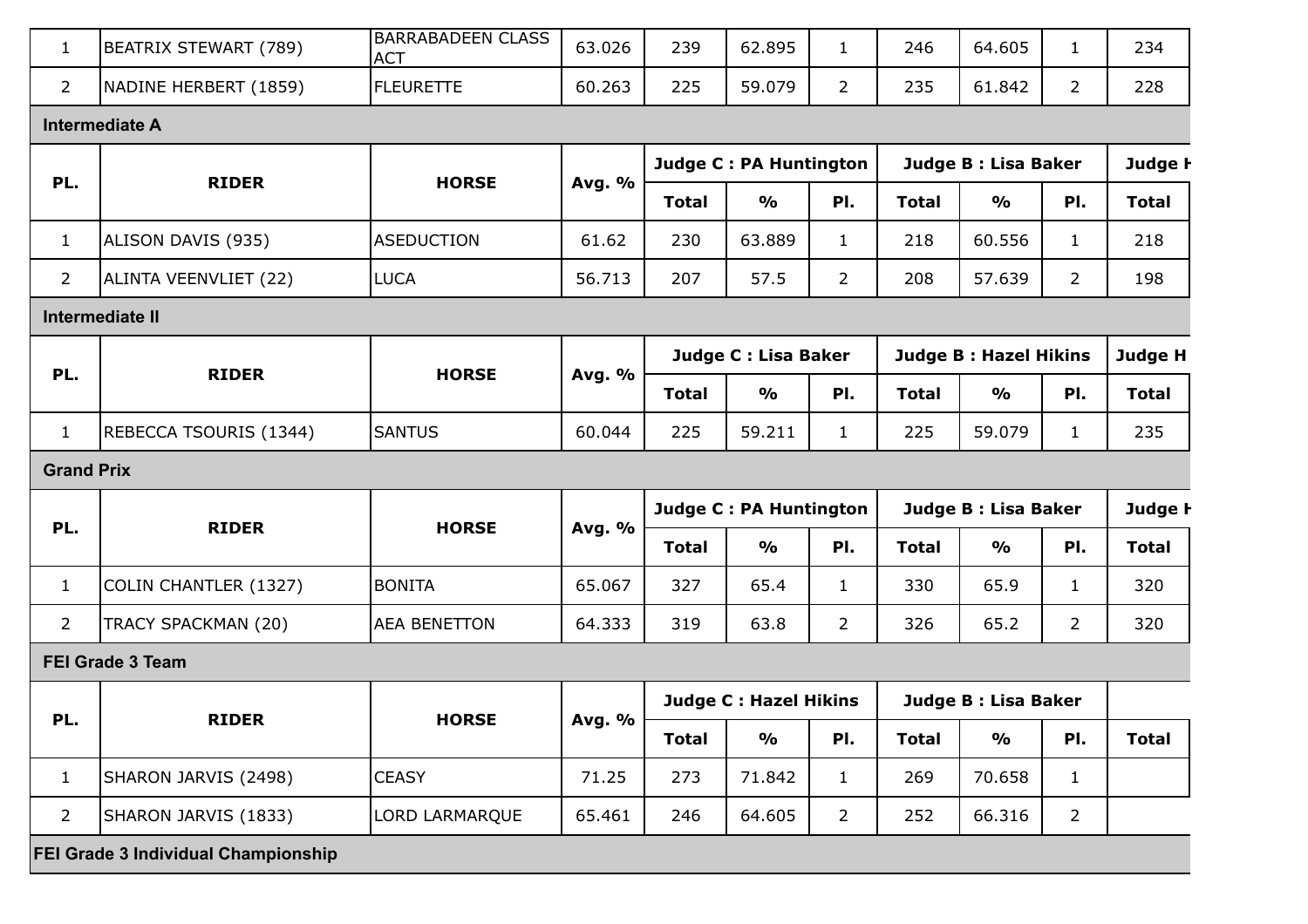|     |                      |                |        | Judge C : Hazel Hikins |               |     | Judge B : Lisa Baker |               |     |              |
|-----|----------------------|----------------|--------|------------------------|---------------|-----|----------------------|---------------|-----|--------------|
| PL. | <b>RIDER</b>         | <b>HORSE</b>   | Avg. % | <b>Total</b>           | $\frac{1}{2}$ | PI. | <b>Total</b>         | $\frac{1}{2}$ | PI. | <b>Total</b> |
|     | SHARON JARVIS (2498) | <b>CEASY</b>   | 72.927 | 294                    | 71.707        |     | 304                  | 74.146        |     |              |
|     | SHARON JARVIS (1833) | LORD LARMARQUE | 70.915 | 292                    | 71.098        |     | 290                  | 70.732        |     |              |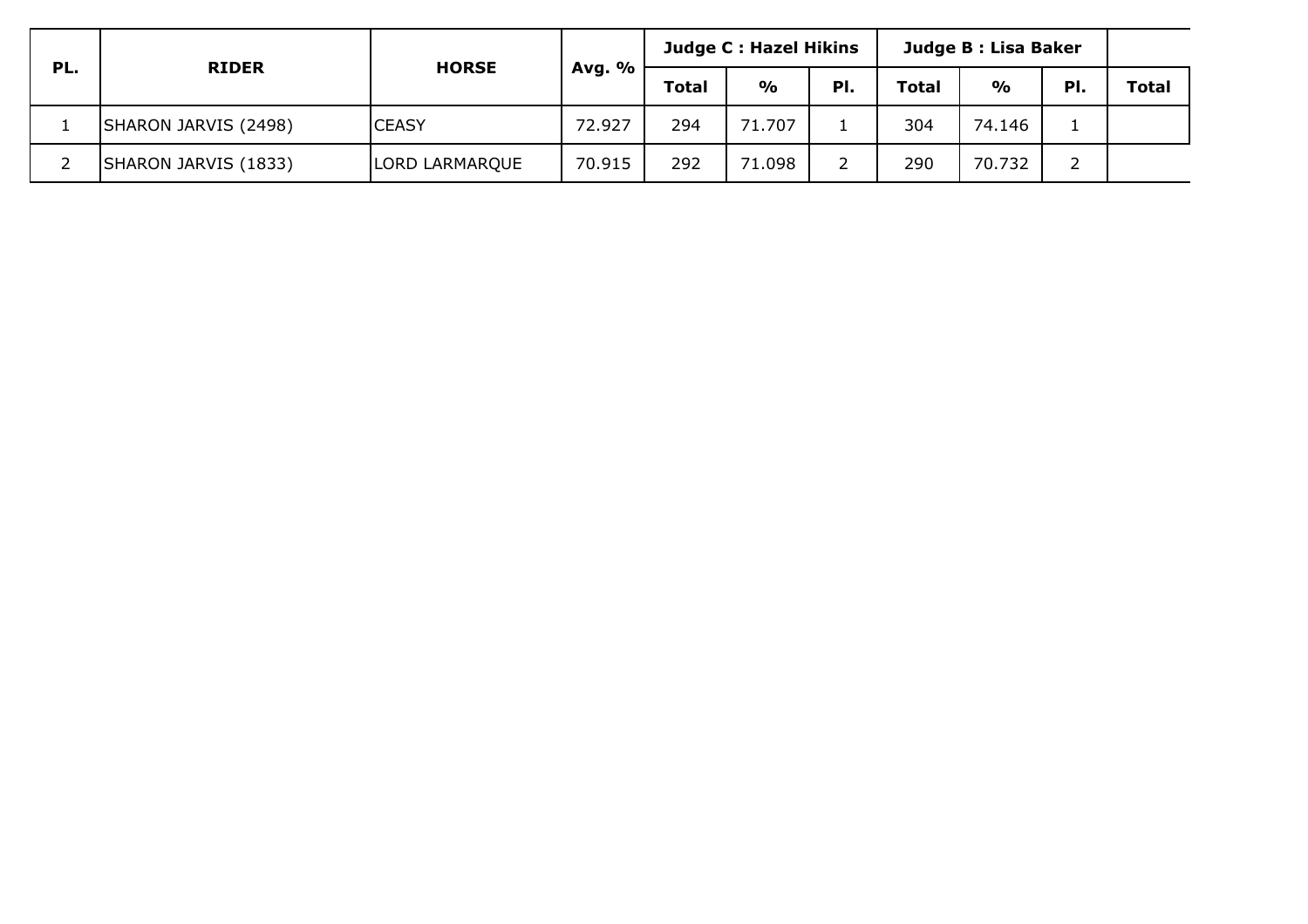## **Judge**

| $\frac{1}{2}$ | PI. |
|---------------|-----|
|               |     |
|               |     |

**Judge** 

| $\mathsf{o}\!/\mathsf{o}$ | PI. |
|---------------------------|-----|
|                           |     |
|                           |     |
|                           |     |
|                           |     |
|                           |     |
|                           |     |
|                           |     |
|                           |     |
|                           |     |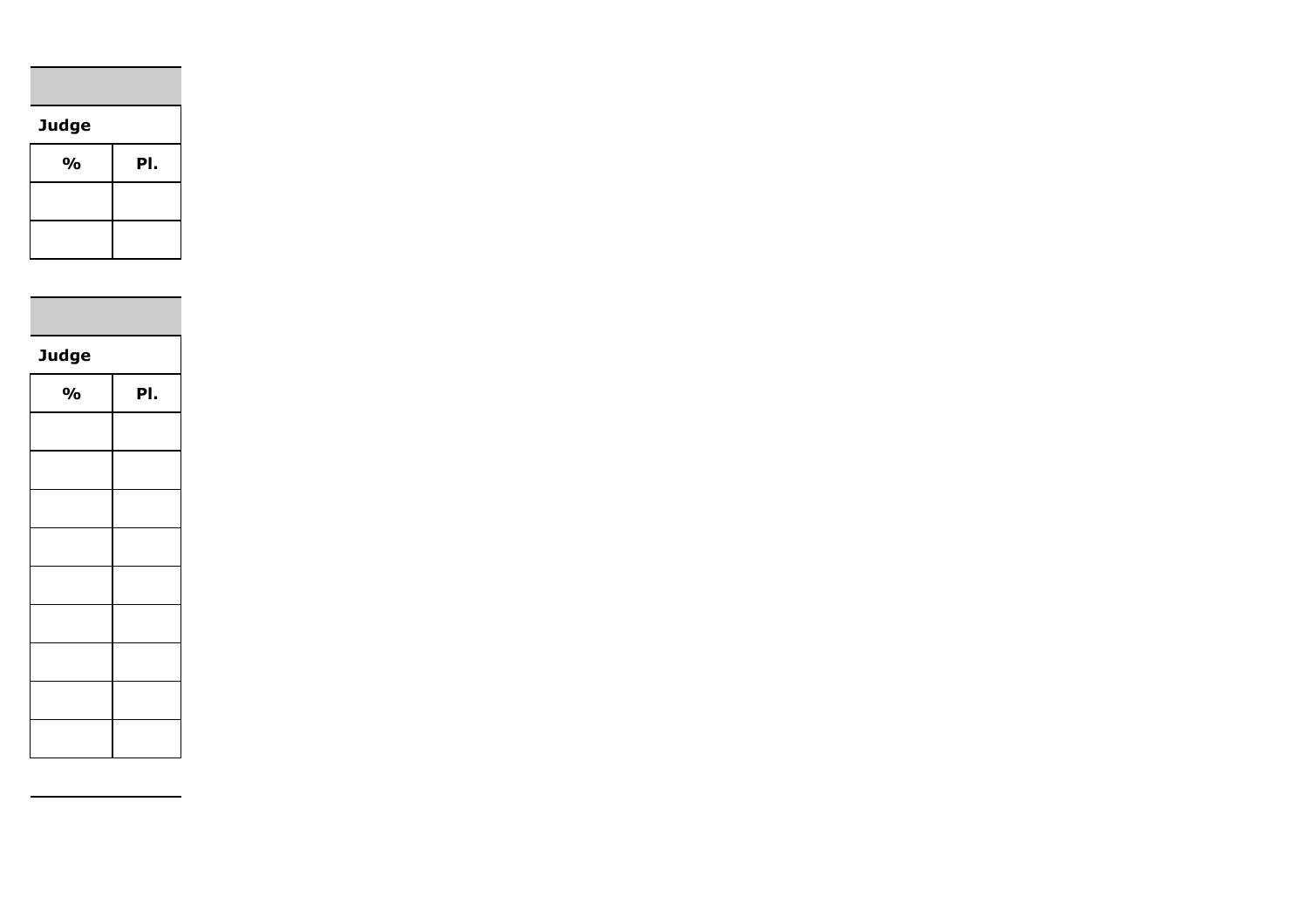## **Judge**

| $\frac{1}{2}$ | PI. |
|---------------|-----|
|               |     |
|               |     |
|               |     |
|               |     |
|               |     |
|               |     |
|               |     |

# **Judge H : Hazel Hikins**

| %      | PI. |
|--------|-----|
| 70     | 1   |
| 65.263 | 2   |
| 61.974 | 3   |
| 59.605 | 4   |
|        |     |
|        |     |

#### **H** : Hazel Hikins

**% Pl.**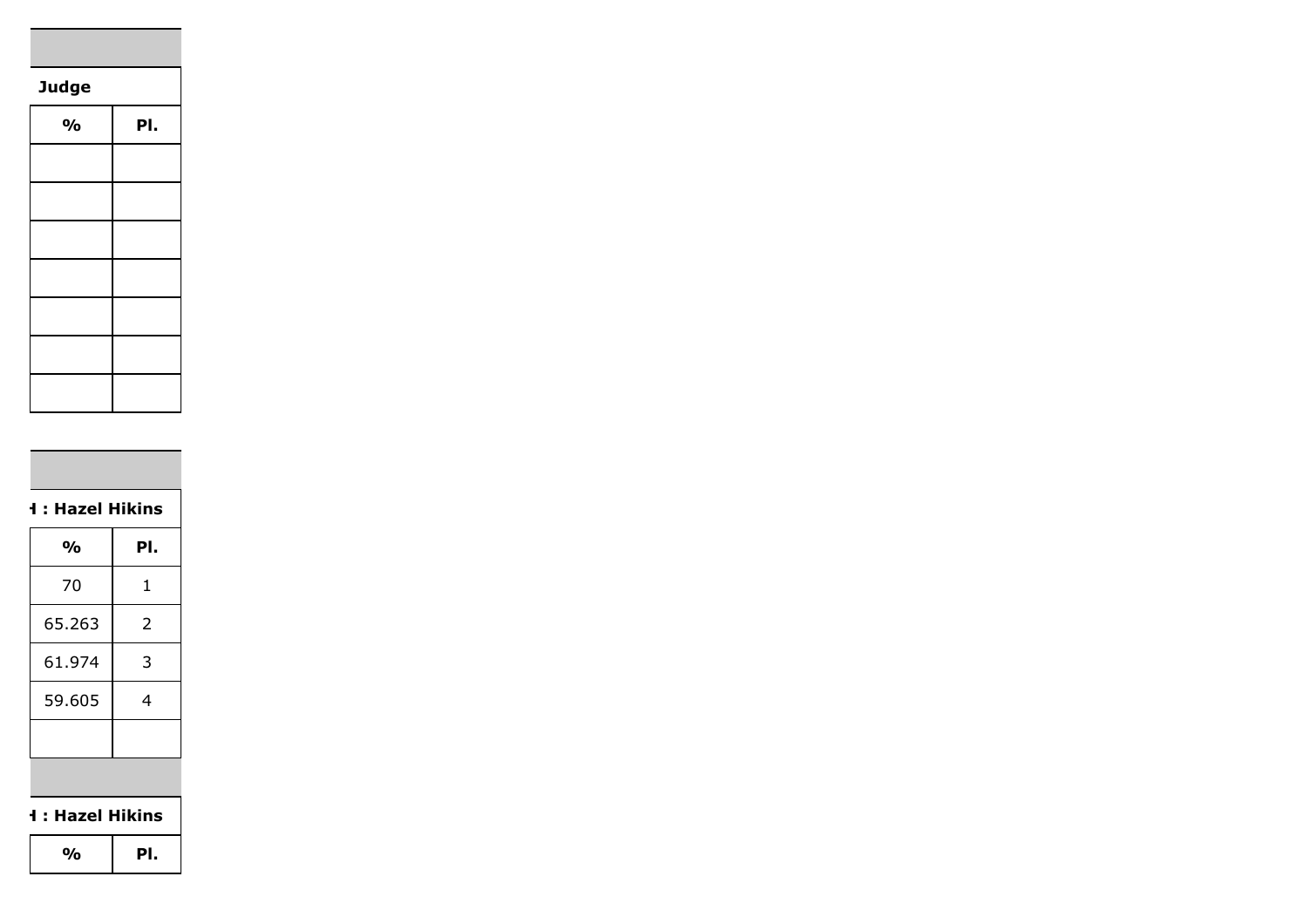| 61.579 |   |
|--------|---|
| 59.868 | 2 |
|        |   |

## **Judge H : Hazel Hikins**

| %      | PI. |
|--------|-----|
| 60.417 | ı   |
| 55     | 2   |
|        |     |

## **: PA Huntington**

| $\frac{1}{2}$ | PI. |
|---------------|-----|
| 61.842        |     |
|               |     |

## **H** : Hazel Hikins

| $\frac{1}{2}$ | PI. |
|---------------|-----|
| 63.9          | 2   |
| 64            | 1   |
|               |     |

# **Judge**

| $\frac{1}{2}$ | PI. |
|---------------|-----|
|               |     |